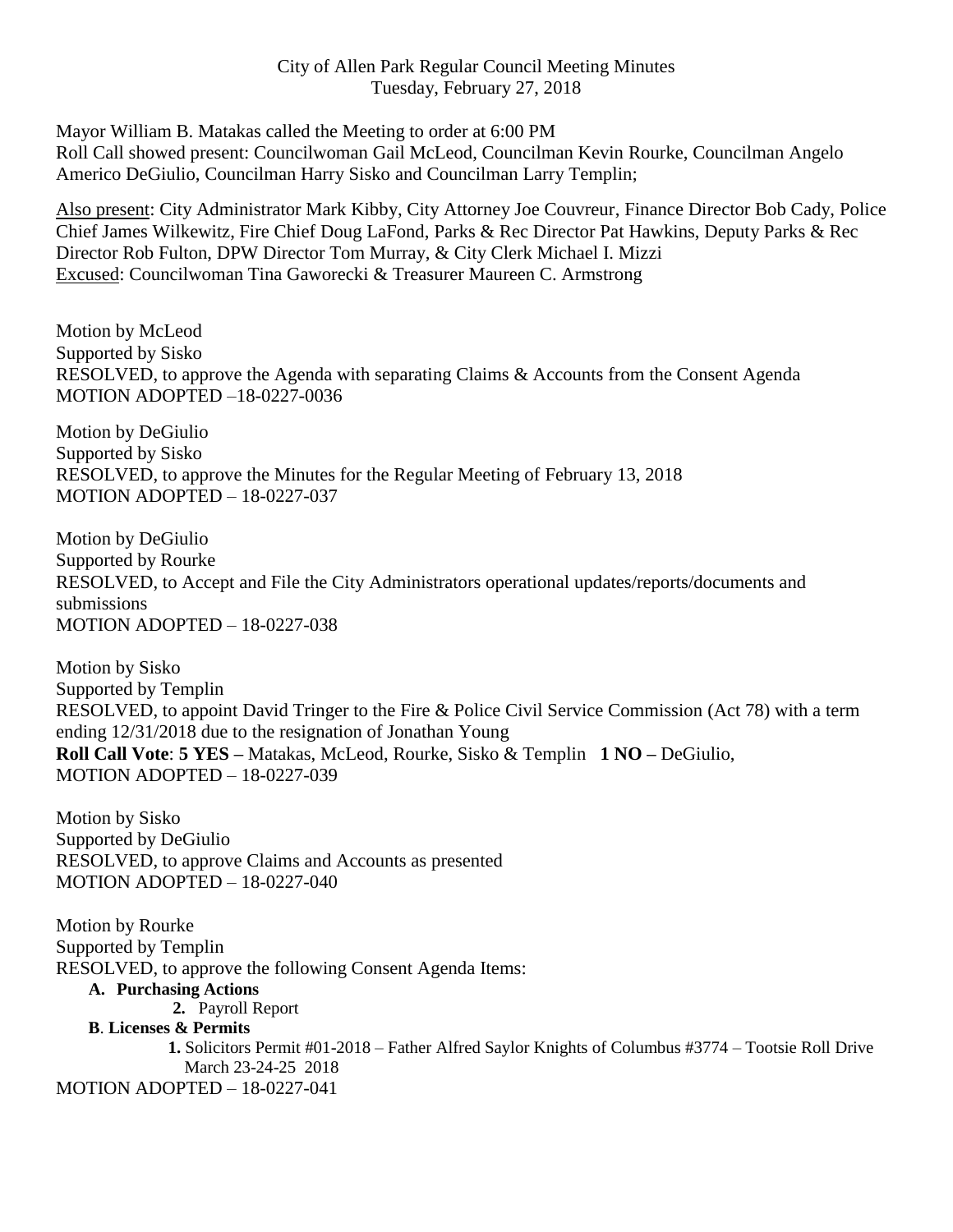## City of Allen Park Regular Council Meeting Minutes Tuesday, February 27, 2018

Motion by Rourke Supported by Templin RESOLVED, that the City of Allen Park along with the Downriver Community Conference Support Senate Bill 723 re: Local Revenue lost to Property Tax Exemption MOTION ADOPTED – 18-0227-042

Motion by McLeod Supported by Sisko RESOLVED, to Award the bid for 2018 CDBG Concrete Replacement to the lowest qualified bidder, G.V. Cement Contracting Company in the amount of \$69,847.50 MOTION ADOPTED – 18-0227-043

Motion by DeGiulio Supported by Rourke RESOLVED, to Award the bid for Concrete Replacement for Utility Repairs to the lowest qualified bidder, Savone Cement, Inc. in the amount of \$98,350.00 MOTION ADOPTED – 18-0227-044

Motion by Templin Supported by McLeod RESOLVED, to Award the bid for City Street Sectioning Project to the lowest qualified bidder, Savone Cement, Inc. in the amount of \$530,825.00 MOTION ADOPTED – 18-0227-045

Motion by DeGiulio Supported by Templin RESOLVED, to Deny Regulated Use Permit #01-2018 at 6736 Allen Rd. in a C-5 Central Business District on grounds that the property does not have Parking of its own available and it would need a special parking permit and in Sec. 52-386 – Regulated Uses subsection (2) Requirements, the property is subject to "all parking requirements of Article IX of this chapter shall be provided and no special parking permit shall be allowed in that district" MOTION ADOPTED – 18-0227-046

Motion by Rourke Supported by DeGiulio RESOLVED, to have a  $3<sup>rd</sup>$  Reading & Public Hearing for Proposed Ordinance #01 – 2018 an Ordinance amending Chapter 48 "Utilities", Article IV "Stormwater And Wastewater Collection And Treatment" Division 4 "Design And Construction Requirements For Stormwater Facilities" MOTION ADOPTED – 18-0227-047

Motion by McLeod Supported by Templin RESOLVED, to have a Final Reading & Adoption of Ordinance #01 – 2018 an Ordinance amending Chapter 48 "Utilities", Article IV "Stormwater And Wastewater Collection And Treatment" Division 4 "Design And Construction Requirements For Stormwater Facilities" – Shall this Ordinance Pass? Roll Call Vote: Unanimous MOTION ADOPTED – 18-0227-048